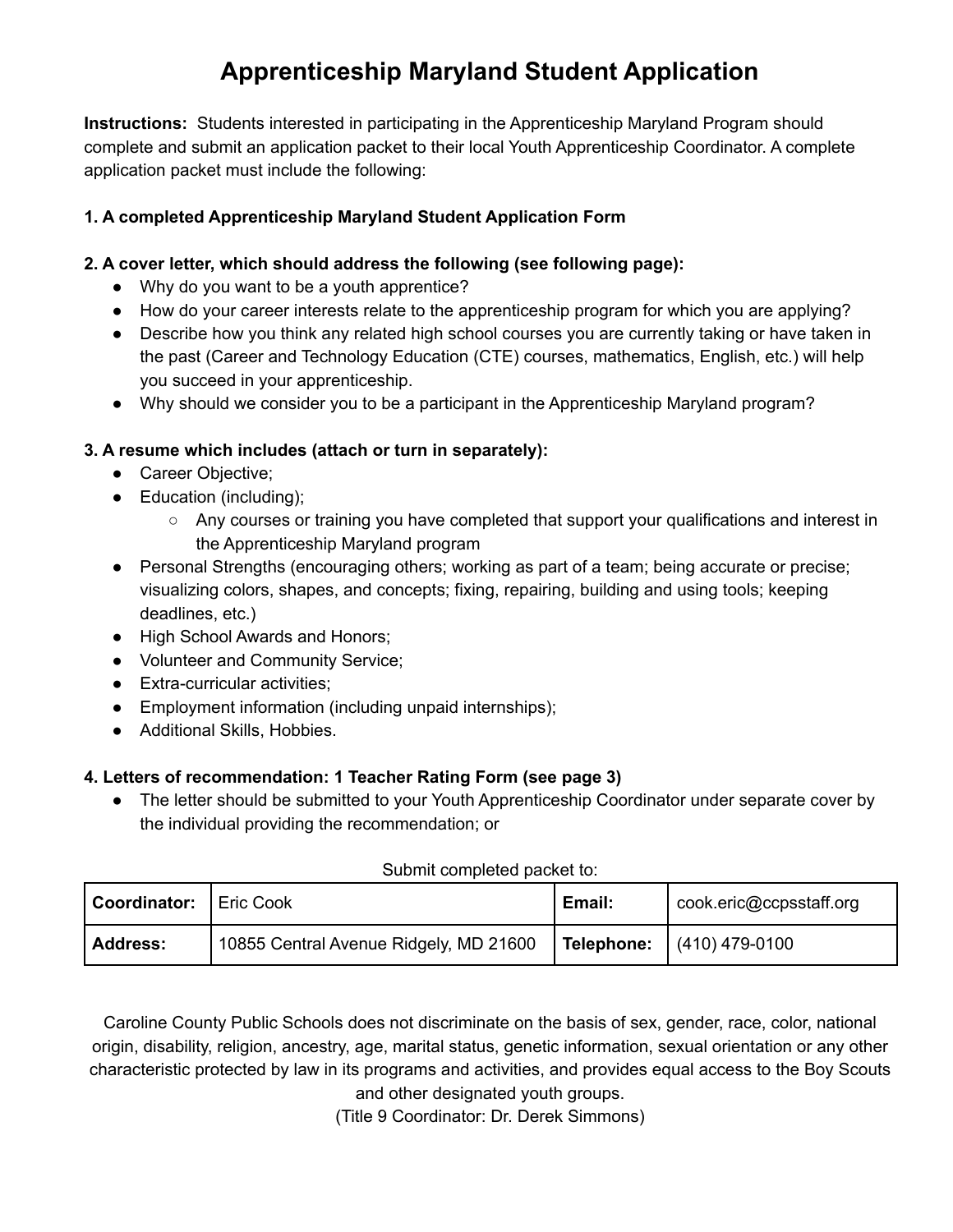# **Cover Letter - Youth Apprenticeship Application**

1. Why do you want to be a youth apprentice?

2. How do your career interests relate to the apprenticeship program for which you are applying?

3. Describe how you think any related high school courses you are currently taking or have taken in the past (Career and Technology Education (CTE) courses, mathematics, English, etc.) will help you succeed in your apprenticeship.

4. Why should we consider you to be a participant in the Apprenticeship Maryland program?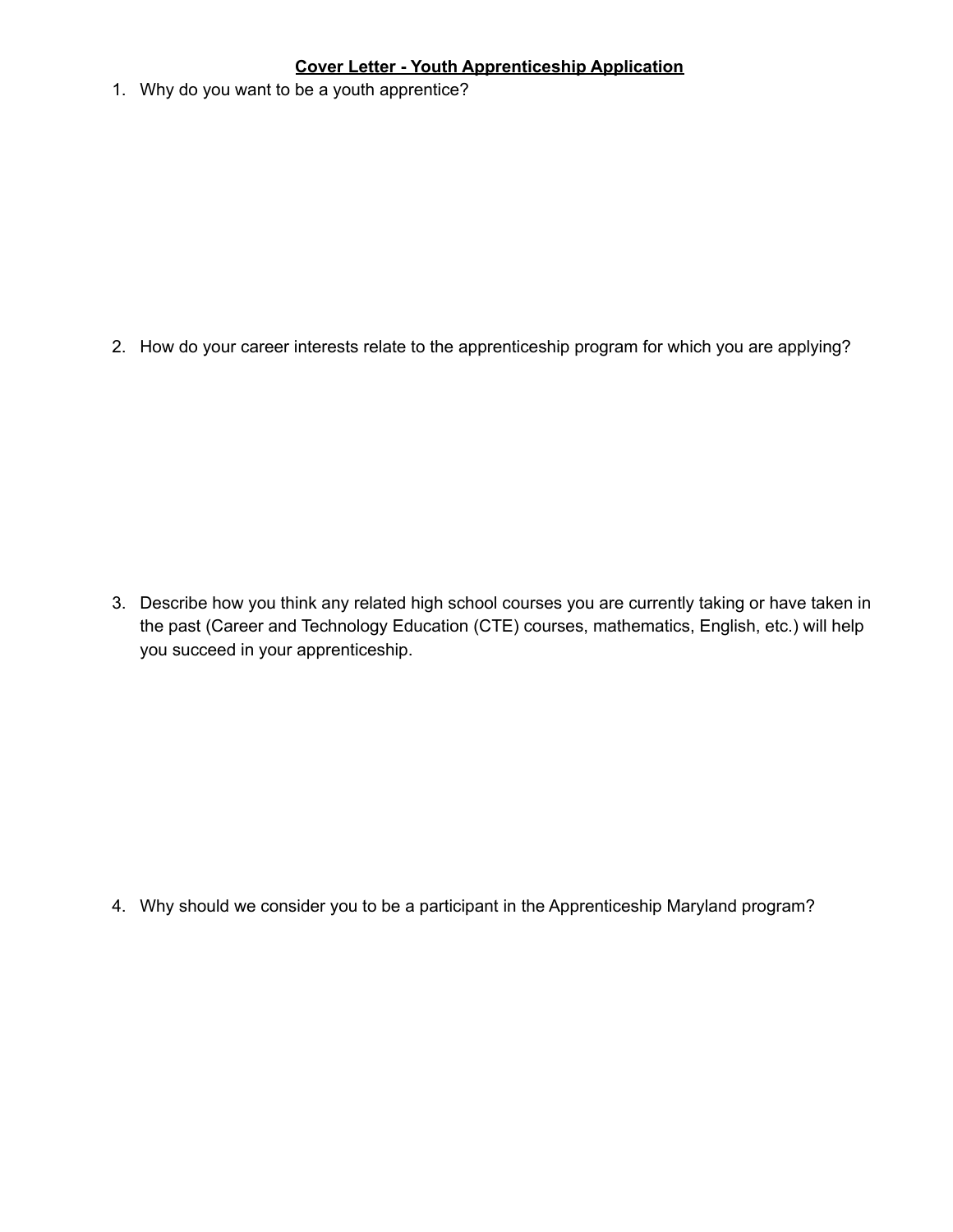# **Teacher Evaluation Form - Youth Apprenticeship Applicants**

| <b>Student Name:</b> | Grade:   | Date: |  |
|----------------------|----------|-------|--|
| Teacher Name:        | Subject: |       |  |

Youth Apprentice Coordinator's email address: cook.eric@ccpsstaff.org

# **Student Instructions:**

Complete the information at the top of this form. Save the document and email it to a teacher who knows you well.

# **Teacher Instructions:**

The above student is applying to participate in the Maryland Youth Apprenticeship program. Please complete the information below and return electronically. This information will be shared with potential employers. Please seal the envelope and initial over the seal.

Please rate the student on each of the areas listed below. Ratings are 1‐5 as follows:

| 1-Poor<br>2-Below Average     |        | 4-Above Average<br>3-Average | 5-Superior    |
|-------------------------------|--------|------------------------------|---------------|
| <b>Quality/Habit/Skill</b>    | Rating | <b>Quality/Habit/Skill</b>   | <b>Rating</b> |
| Dependability                 |        | Submits work on time         |               |
| Responsibility                |        | Uses good judgement          |               |
| Ability to work independently |        | Attitude                     |               |
| Ability to work with others   |        | Communication                |               |
| Ability to learn              |        | Attendance                   |               |
| Quality of work               |        | Cooperative and polite       |               |

Additional comments:

Overall Employability: Please comment freely. If you were an employer/supervisor would you want this student working for you?